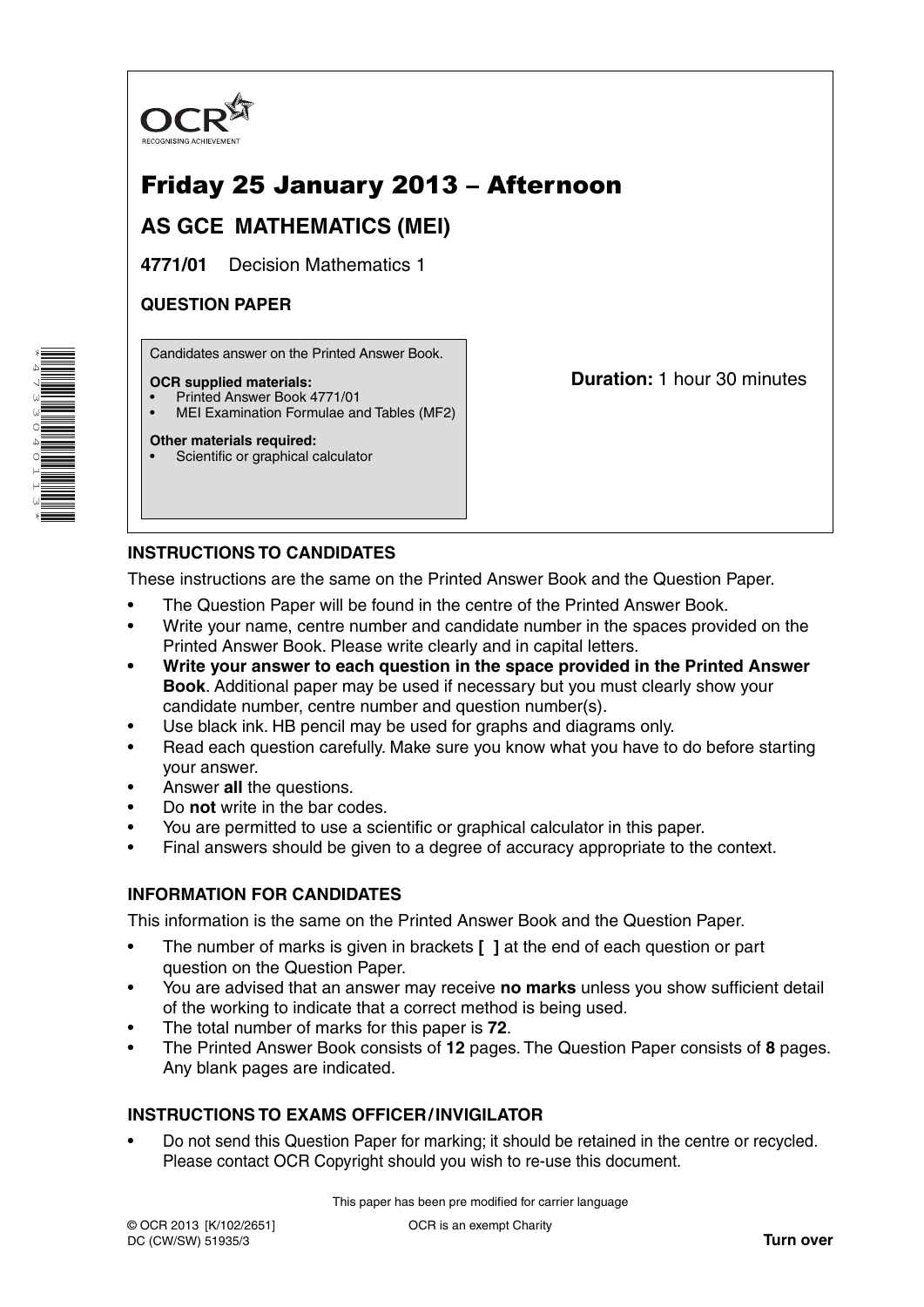#### **Section A** (24 marks)

**1** The weights on the arcs in the network represent times in minutes to travel between vertices.



- **(i)** Use Dijkstra's algorithm to find the fastest route from A to F. Give the route and the time. **[5]**
- **(ii)** Use an algorithm to find the minimum connector for the network, showing your working. Find the minimum time to travel from A to F using only arcs in the minimum connector. **[3]**
- **2** A small party is held in a country house. There are 10 men and 10 women, and there are 10 dances. For each dance a number of pairings, each of one man and one woman, are formed. The same pairing can appear in more than one dance. A graph is to be drawn showing who danced with whom during the evening, ignoring repetitions.

| (i) Name the type of graph which is appropriate. |  |
|--------------------------------------------------|--|
|--------------------------------------------------|--|

 **(ii)** What is the maximum possible number of arcs in the graph? **[2]**

Dashing Mr Darcy dances with every woman except Elizabeth, who will have nothing to do with him. She dances with eight different men.

Prince Charming only dances with Cinderella. Cinderella only dances with Prince Charming and with Mr Darcy.

The three ugly sisters only have one dance each.

| (iii) Add arcs to the graph in your answer book to show this information. | $[3]$ |
|---------------------------------------------------------------------------|-------|
|---------------------------------------------------------------------------|-------|

 **(iv)** What is the maximum possible number of arcs in the graph? **[2]**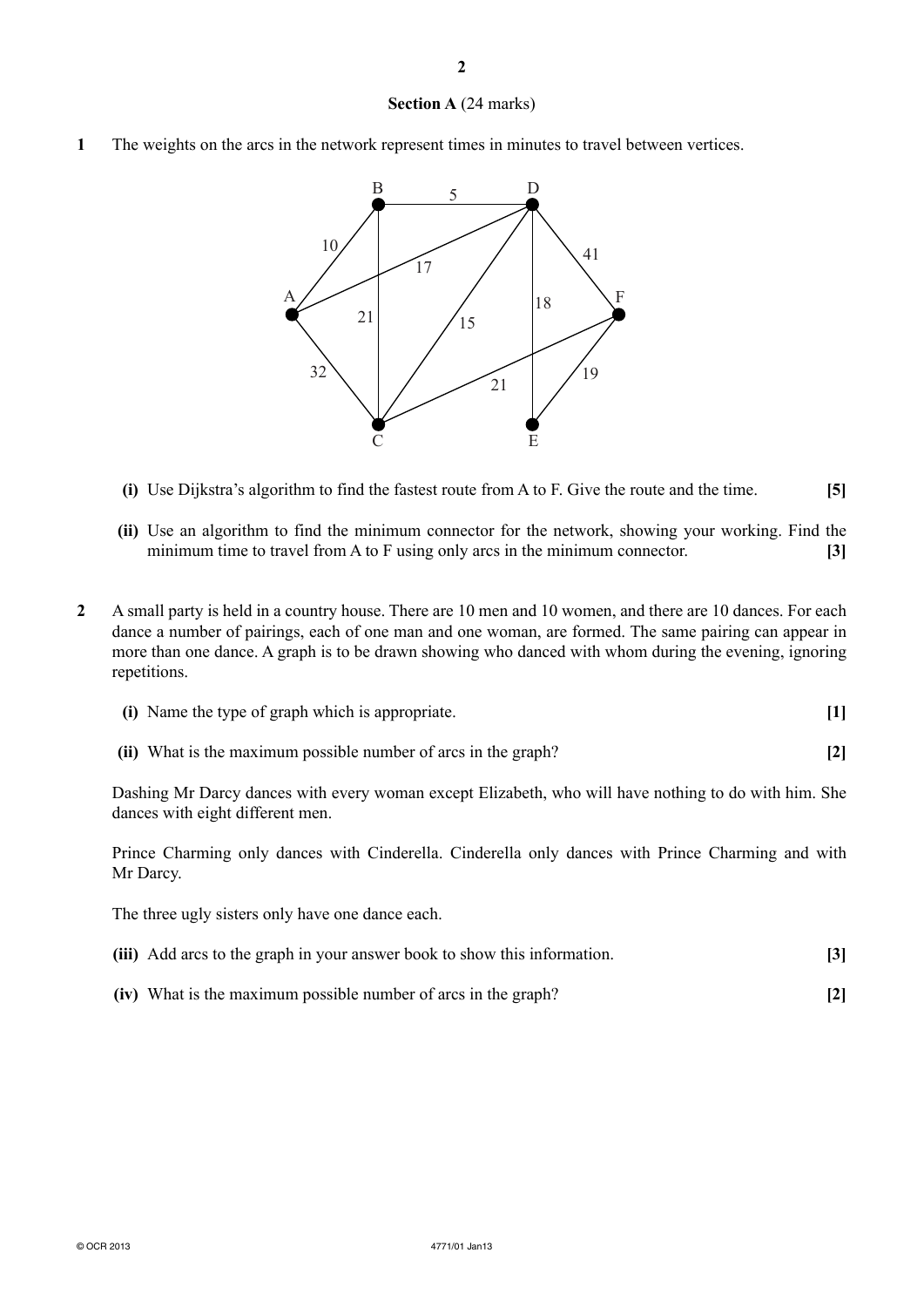**3** The following algorithm computes an estimate of the square root of a number which is between 0 and 2.

| Step 1    | Subtract 1 from the number and call the result $x$      |
|-----------|---------------------------------------------------------|
| Step 2    | Set <i>oldr</i> = 1                                     |
| Step 3    | Set $i = 1$                                             |
| Step 4    | Set $j = 0.5$                                           |
| Step 5    | Set $k = 0.5$                                           |
| Step 6    | Set change = $x^i \times k$                             |
| Step 7    | Set newr = $oldr + change$                              |
| Step 8    | If $-0.005 <$ change $\leq 0.005$ then go to Step 17    |
| Step 9    | Set oldr = $newr$                                       |
| Step $10$ | Set $i = i + 1$                                         |
| Step 11   | Set $j = j - 1$                                         |
|           | Step 12 Set $k = k \times j \div i$                     |
| Step 13   | Set change = $x^i \times k$                             |
| Step 14   | Set newr = $oldr + change$                              |
|           | Step 15 If $-0.005 < change < 0.005$ then go to Step 17 |
| Step 16   | Go to Step 9                                            |
| Step 17   | Print out <i>newr</i>                                   |
|           |                                                         |

- **(i)** Use the algorithm to find an estimate of the square root of 1.44, showing all of the steps. **[6]**
- **(ii)** Consider what happens if the algorithm is applied to 0.56, and then use your four values of *change* from part **(i)** to calculate an estimate of the square root of 0.56. **[2]**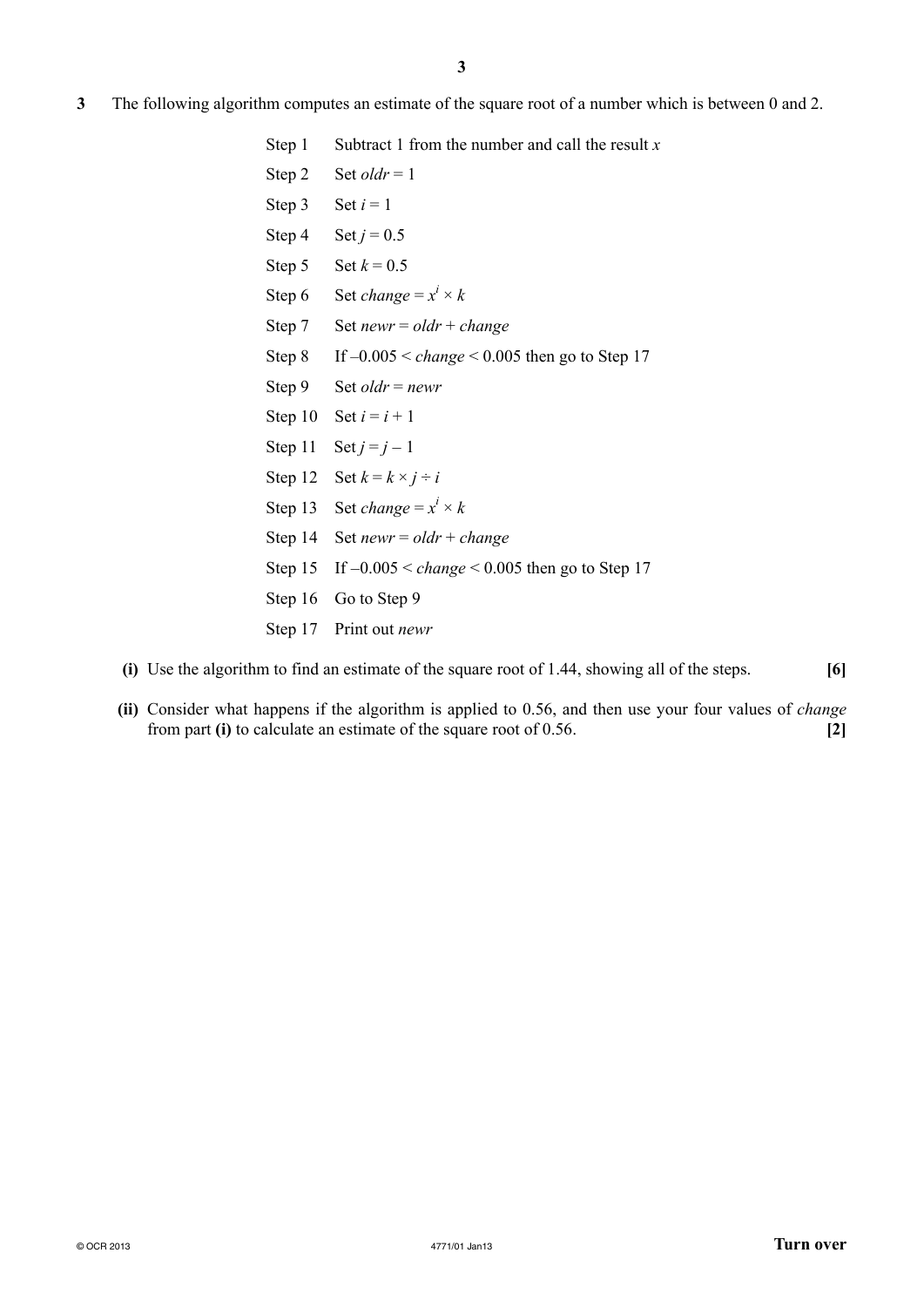#### **Section B** (48 marks)

**4** A room has two windows which have the same height but different widths. Each window is to have one curtain. The table lists the tasks involved in making the two curtains, their durations, and their immediate predecessors. The durations assume that only one person is working on the activity.

|               | Task                           | Duration<br>(minutes) | Immediate<br>predecessor(s) |
|---------------|--------------------------------|-----------------------|-----------------------------|
| A             | measure windows                | 5                     |                             |
| B             | calculate material required    | 5                     | A                           |
| $\mathcal{C}$ | choose material                | 15                    |                             |
| D             | buy material                   | 15                    | B, C                        |
| E             | cut material                   | 5                     | D                           |
| F             | stitch sides of wide curtain   | 30                    | E                           |
| G             | stitch top of wide curtain     | 30                    | F                           |
| Η             | stitch sides of narrow curtain | 30                    | Ε                           |
| T             | stitch top of narrow curtain   | 15                    | H                           |
| J             | hang curtains and pin hems     | 20                    | G, I                        |
| K             | hem wide curtain               | 30                    |                             |
| L             | hem narrow curtain             | 15                    | J                           |
| M             | fit curtains                   | 10                    | K, L                        |

- **(i)** Draw an activity on arc network for these activities. **[5]**
- **(ii)** Mark on your diagram the early time and the late time for each event. Give the minimum completion time and the critical activities. **[6]**

Kate and Pete have two rooms to curtain, each identical to that above. Tasks A, B, C and D only need to be completed once each. All other tasks will have two versions, one for room 1 and one for room 2, eg E1 and E2. Kate and Pete share the tasks between them so that each task is completed by only one person.

- **(iii)** Complete the diagram to show how the tasks can be shared between them, and scheduled, so that the project can be completed in the least possible time. Give that least possible time. **[3]**
- **(iv)** How much extra help would be needed to curtain both rooms in the minimum completion time from part **(ii)**? Explain your answer. **[2]**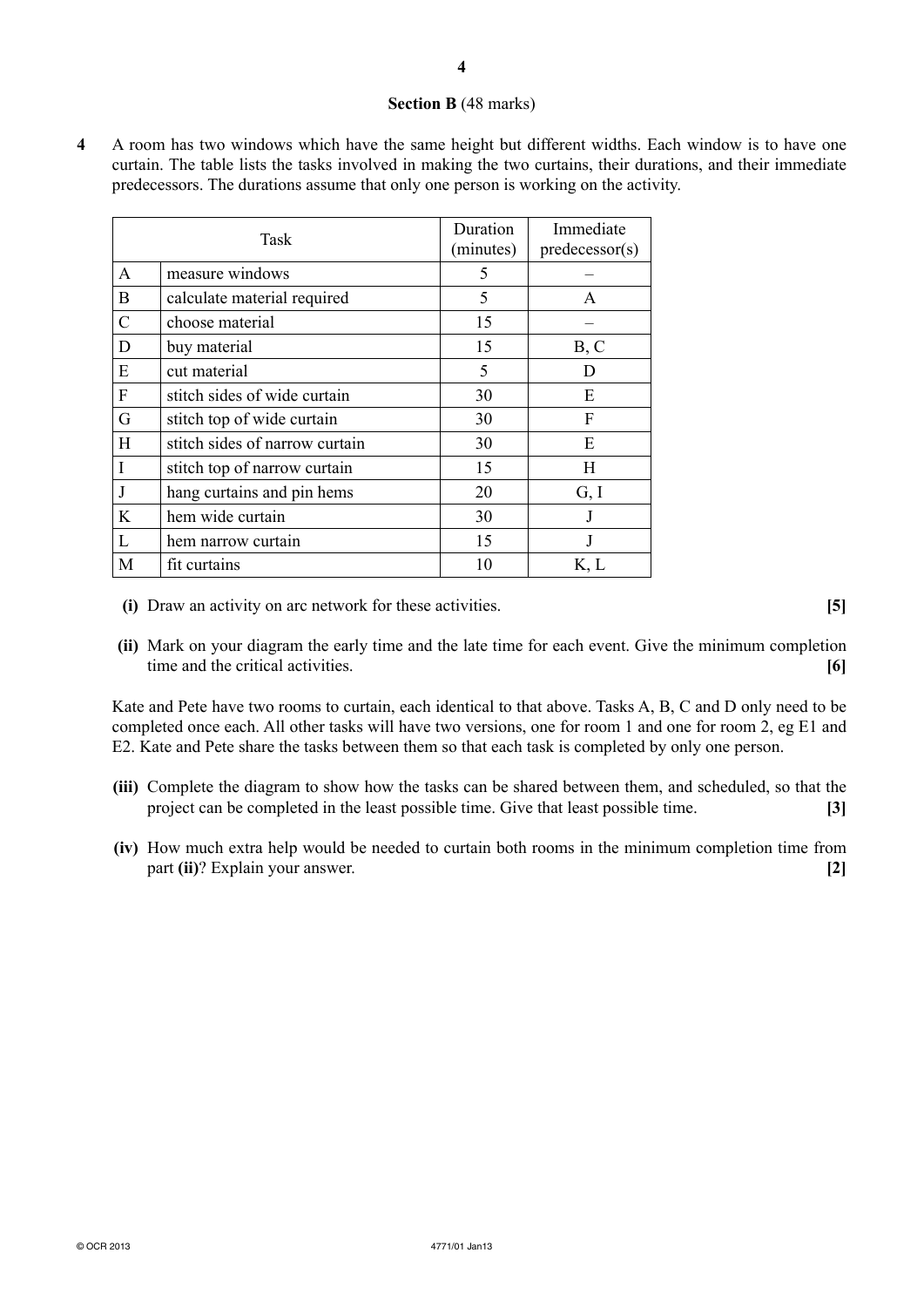**5** A chairlift for a ski slope has 160 4-person chairs. At any one time half of the chairs are going up and half are coming down empty. An observer watches the loading of the chairs during a moderately busy period, and concludes that the number of occupants per 'up' chair has the following probability distribution.

| number of occupants |  |  |  |
|---------------------|--|--|--|
| probability         |  |  |  |

- **(i)** Give a rule for using 1-digit random numbers to simulate the number of occupants of an up chair in a moderately busy period. **[2]**
- **(ii)** Use the 10 random digits provided to simulate the number of occupants in 10 up chairs. **[2]**

The observer estimates that, at all times, on average 20% of chairlift users are children.

- **(iii)** Give an efficient rule for using 1-digit random numbers to simulate whether an occupant of an up chair is a child or an adult. **[1]**
- **(iv)** Use the random digits provided to simulate how many of the occupants of the 10 up chairs are children, and how many are adults. **There are more random digits than you will need**. **[2]**
- **(v)** Use your results from part **(iv)** to estimate how many children and how many adults are on the chairlift (ie on the 80 up chairs) at any instant during a moderately busy period. **[1]**

In a very busy period the number of occupants of an up chair has the following probability distribution.

| number of occupants |  |  |  |
|---------------------|--|--|--|
| probability         |  |  |  |

- **(vi)** Give an efficient rule for using 2-digit random numbers to simulate the number of occupants of an up chair in a very busy period. **[3]**
- **(vii)** Use the 2-digit random numbers provided to simulate the number of occupants in 5 up chairs. There are more random numbers provided than you will need. **[2]**
- **(viii)** Simulate how many of the occupants of the 5 up chairs are children and how many are adults, and thus estimate how many children and how many adults are on the chairlift at any instant during a very busy period. **[2]**
- **(ix)** Discuss the relative merits of simulating using a sample of 10 chairs as against simulating using a sample of 5 chairs. **[1] [1]**

#### **[Question 6 is printed overleaf.]**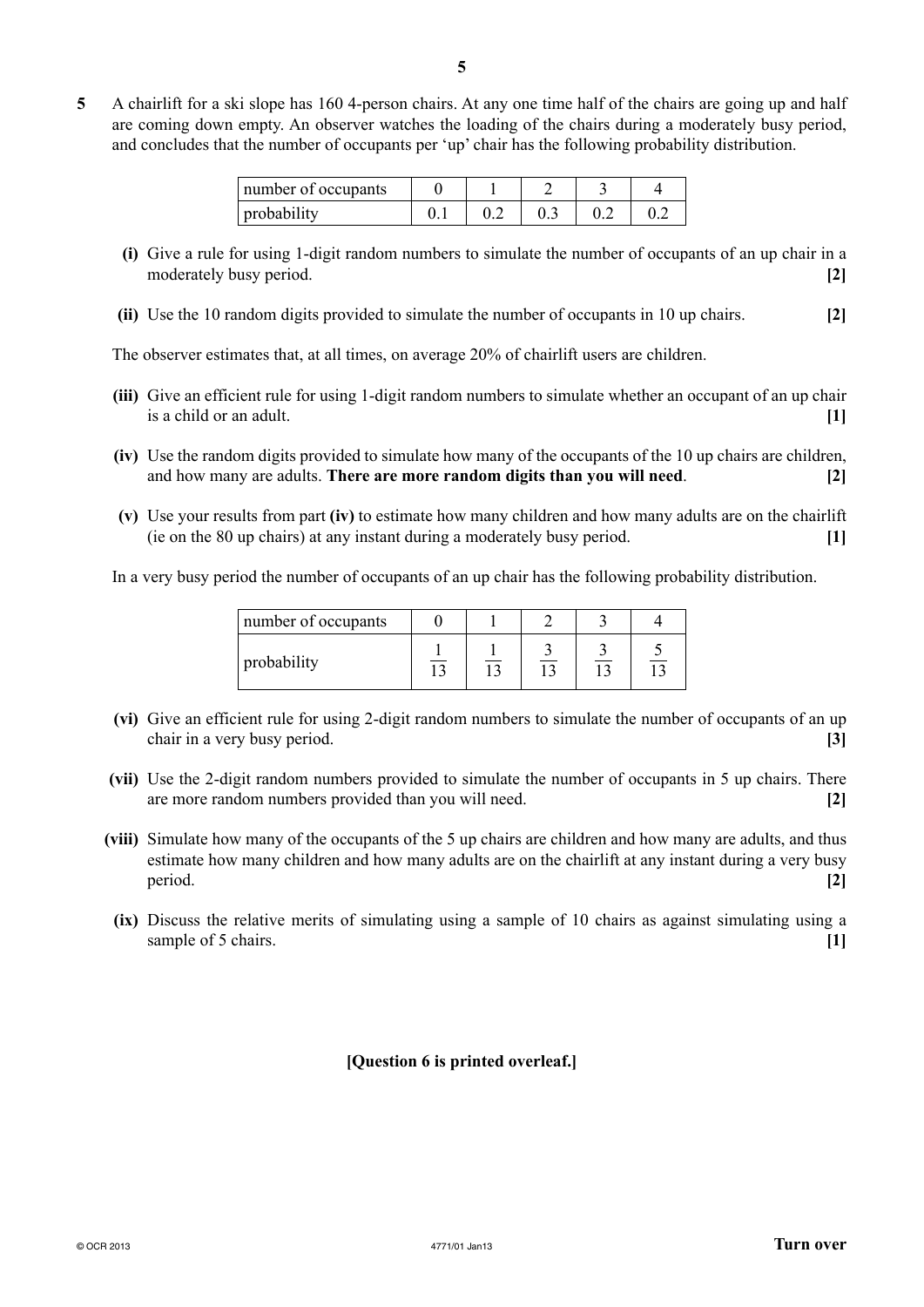**6** Jean knits items for charity. Each month the charity provides her with 75 balls of wool.

She knits hats and scarves. Hats require 1.5 balls of wool each and scarves require 3 balls each. Jean has 100 hours available each month for knitting. Hats require 4 hours each to make, and scarves require 2.5 hours each.

The charity sells the hats for £7 each and the scarves for £10 each, and wants to gain as much income as possible.

Jean prefers to knit hats but the charity wants no more than 20 per month. She refuses to knit more than 20 scarves each month.

- **(i)** Define appropriate variables, construct inequality constraints, and draw a graph representing the feasible region for this decision problem. **[10]**
- **(ii)** Give the objective function and find the integer solution which will give Jean's maximum monthly income. **[4]**
- **(iii)** If the charity drops the price of hats in a sale to £4 each, what would be an optimal number of hats and scarves for Jean to knit? Assuming that all hats and scarves are sold, by how much would the monthly income drop? **[2]**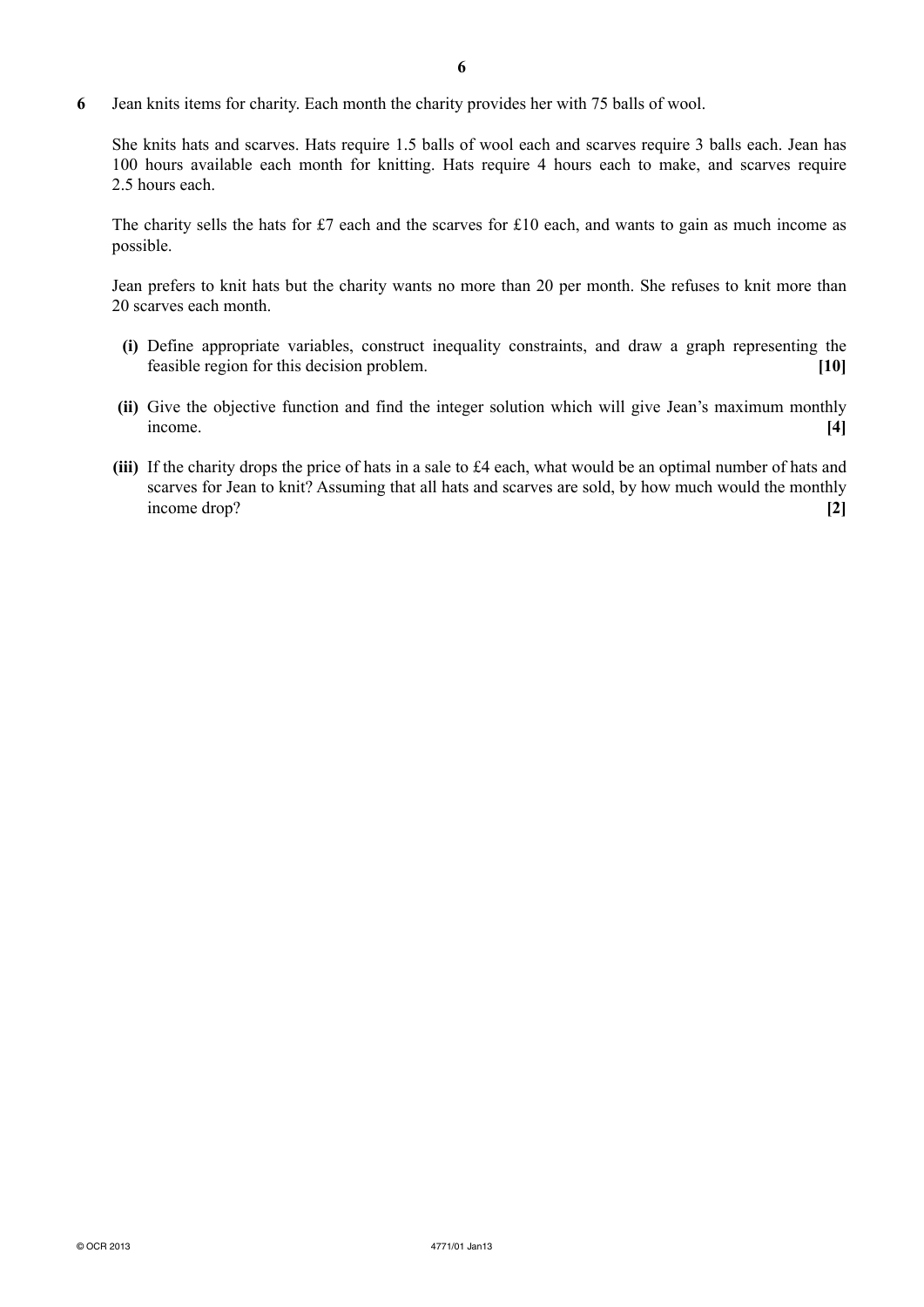### **BLANK PAGE**